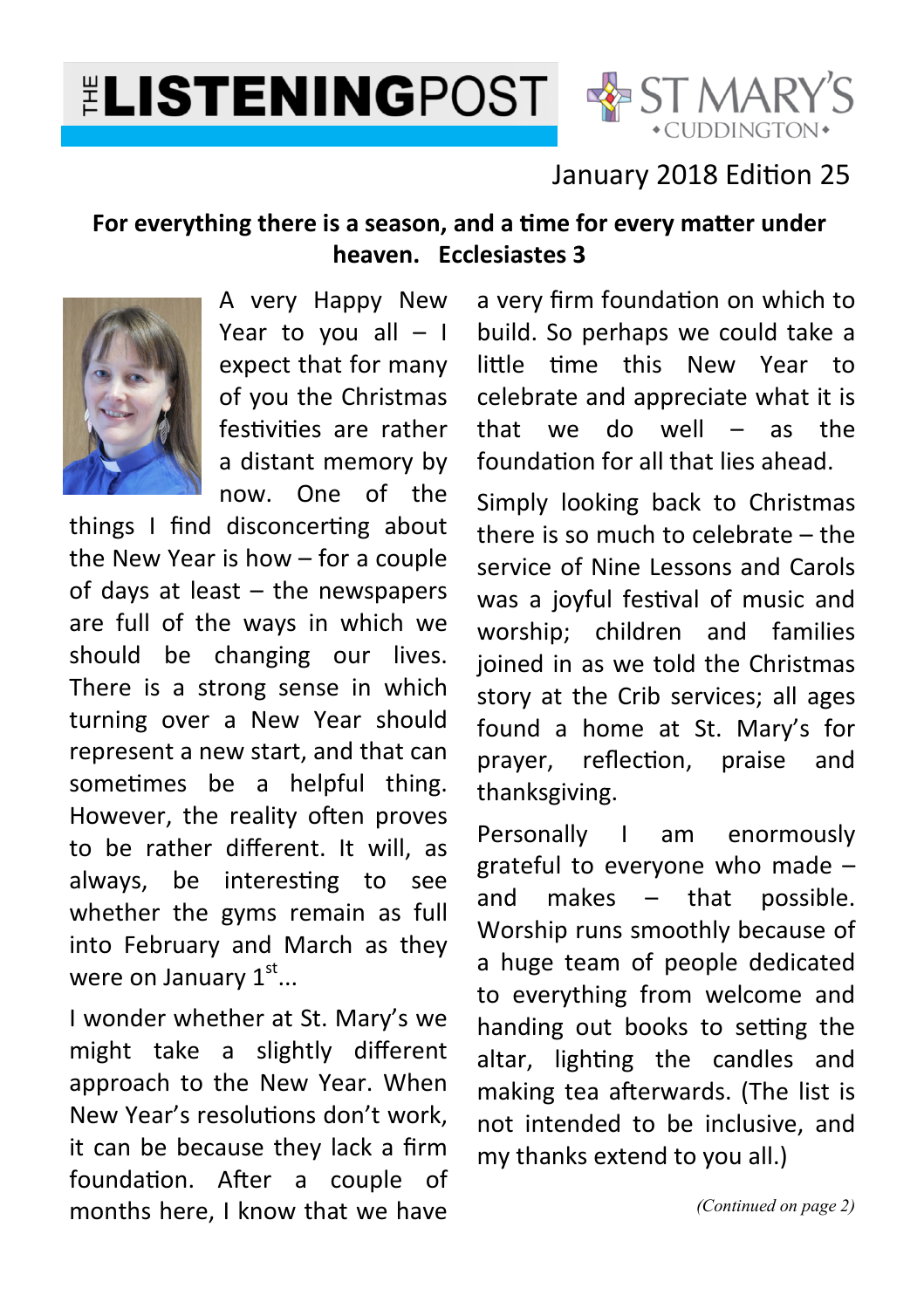And worship is simply the start. From the Women's and Men's Groups to House Groups and Toddler Group; whether it's those who take care of the maintenance of the buildings or those who visit people in their homes and

hospital, St. Mary's is a place of genuine care and concern. So, let's take an opportunity to remember all that it is that is going well, as well as looking forward to all that lies ahead in 2018.

#### **Rev Theresa Ricketts**



On **Sunday March 4** we have our first Mission & Outreach talk for 2018. We are blessed to have Julie O'Brien from **Christians Against Poverty** also known as **"CAP"** coming to talk to us in the 9.30am Service. Julie works in the Sutton CAP Centre helping many people deal with their money problems.

With a small donation and big faith, John Kirkby started Christians Against Poverty in 1996. He believed God was calling him to sacrifice his career in finance and use his knowledge of the industry to help the poor. Since then, CAP has rapidly grown its debt centre network and expanded its services to tackle the causes of debt and poverty too.

As well as *CAP Debt Help*, they now help people step into employment through *CAP Job Clubs*, help people get control of their addictions through *CAP Release Groups* and a brand new service, *CAP Life Skills*, to equip people to live well on a low income. Their vision is to bring freedom and good news to the poor in every community through 1,000 CAP projects by 2021.

Come and listen to Julie speak about their work and impact in the Sutton area. They do fantastic work reaching out to many around us. They are passionate about bringing hope and freedom to people in our community. Whether they are feeling the weight of debt, struggling to find work or just need a bit of help with their budgets – they are here to help many. In Sutton, they currently run a Debt Centre, Job Clubs and Money Courses. She will also be with us after the service to take questions and talk on an individual basis about their work.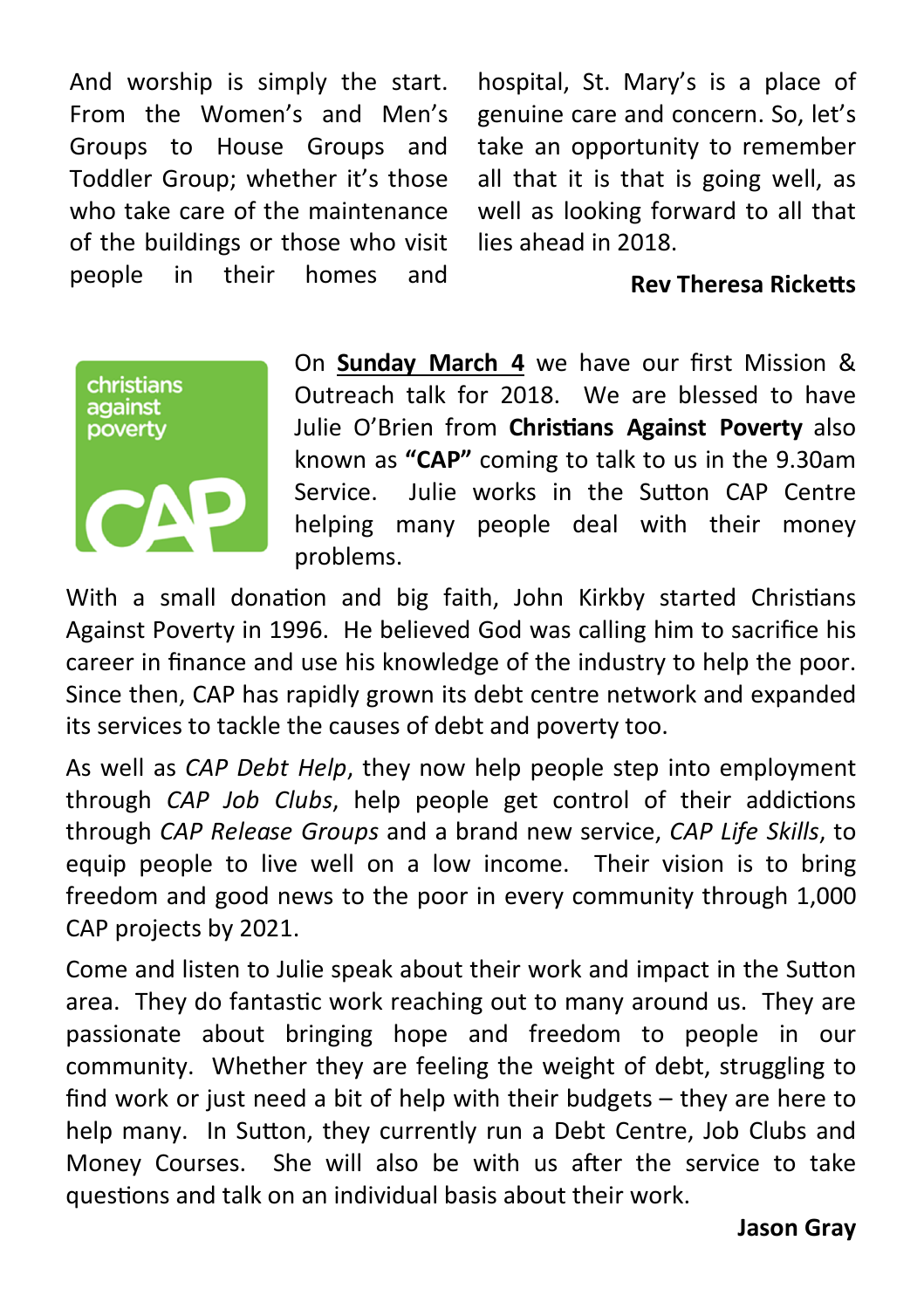#### **Lent 2018**

Lent begins on  $14<sup>th</sup>$  February, Ash Wednesday, when we will have two services of Holy Communion with ashing, at 10am and 8pm. There will be a service of Holy Communion at 10am every Wednesday thereafter.

We will also be running a Lent Course entitled "Who is Jesus?" This will be a 5 week course, offered on Wednesday morning at 11am and Friday evening at 7pm. The Wednesday dates are:  $21^{st}$ February; 28<sup>th</sup> February; 7<sup>th</sup> March;  $14<sup>th</sup>$  March;  $21<sup>st</sup>$  March. The Friday dates are: 23<sup>rd</sup> February: 2<sup>nd</sup>

# **Epiphany**

Epiphany has two related meanings. It is the Manifestation of Christ to the Gentiles as represented by the Magi, or three kings,  $(Mat$ thew 2: 1-12). The presence of the kings makes it clear that Christ came to earth for all humankind, not exclusively for the Jewish people. Epiphany also means a moment of sudden and great revelation or realization. The word is Greek and means manifestation.

Since the fourth century most of the Christian churches have

March; 9<sup>th</sup> March; 16<sup>th</sup> March; 23<sup>rd</sup> March. In the opening session we will be looking at the four Gospels and their portrayal of Jesus, and thereafter we will be delving into the stories of Jesus' life, from the Nativity to the Passion, among other things.

Each session will last about an hour with some teaching and discussion. The sessions on Wednesday and Friday will be the same. So if you miss one you may be able to catch up at the other.

For more information please speak to Theresa.

celebrated Epiphany on 6 January. Until the  $19^{th}$  century Epiphany was more important than Christmas Day and was the day used to celebrate both the three kings' visit to Jesus and Jesus' baptism by John the Baptist. The gifts the three kings brought to Jesus were symbolic of the importance of his birth with gold representing his royal standing, frankincense his divine birth and myrrh his mortality. The kings themselves, Melchior, Caspar and Balthazar represented Europe, Arabia and Africa respectively.